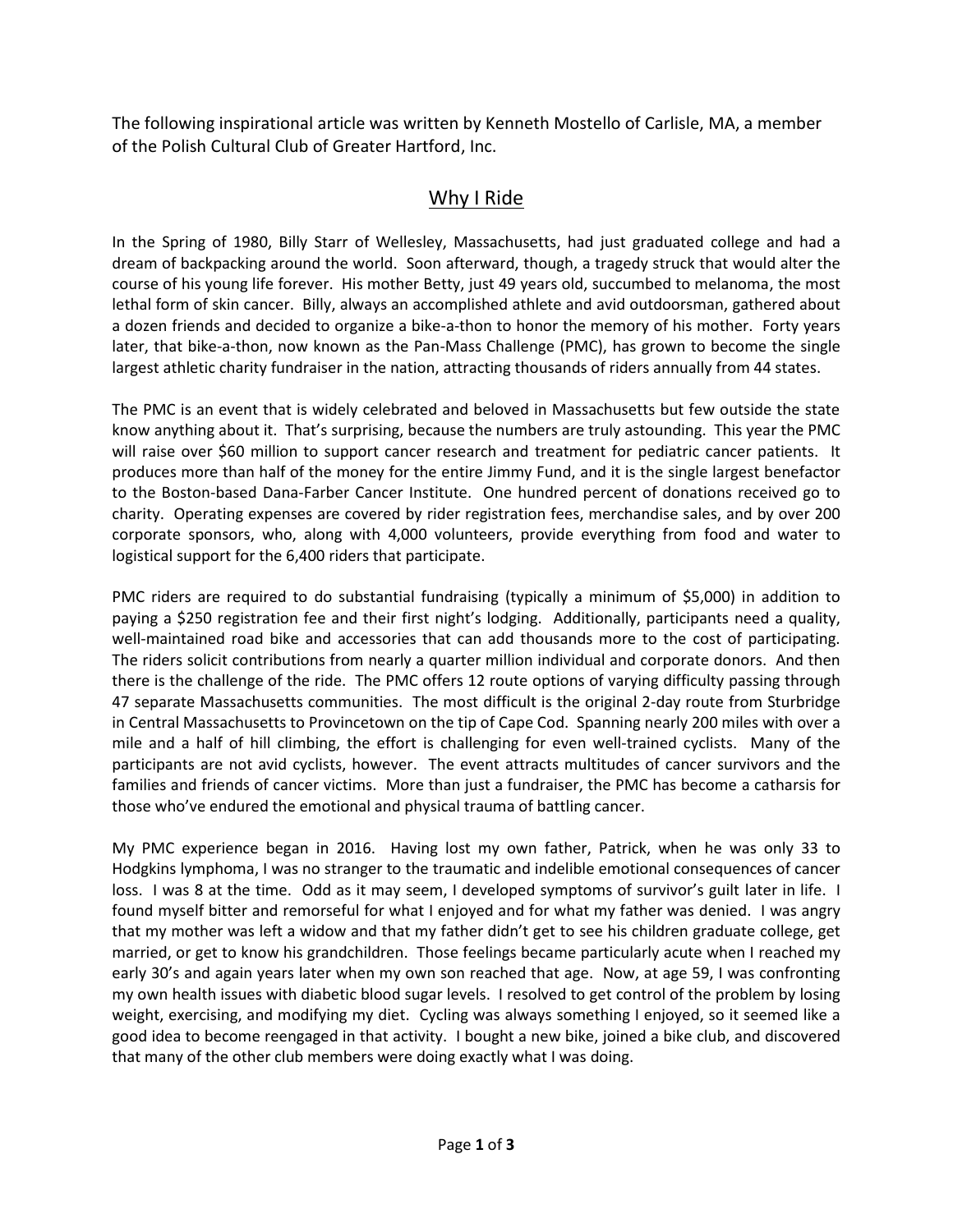Having spent my entire adult life in Massachusetts, I was always aware of what the Pan-Mass Challenge did and, given my own childhood encounter with cancer, I had an interest in getting involved. In late 2016, I knew I would be turning 60 the following summer, so I decided I was doing the PMC. Participating would force me to train and to train hard. There was no way I was going to do back-toback "century" rides without months of training. A "century" in cycling parlance is a 100-mile ride, and an effort comparable to running a marathon. Moreover, doing the PMC was going to be an act of defiance. I was not going to be limited or defined by reaching the grandfatherly age of 60. And so, I registered in January to do the classic Sturbridge to Provincetown 2-day ride in August of 2017.

Rider registration begins at 2pm in Sturbridge on the Friday afternoon preceding the weekend ride. When a first-time rider arrives at the front of the line, the registration volunteer makes an impromptu announcement and rings a bell. Everyone in the room cheers and now knows it's your first year. Everything they give you identifies you as a first-time rider. Everyone offers words of encouragement and they all tell you the same thing. You'll be back next year. I was skeptical. I hated asking for money and I doubted my donors would want to give again and again. Besides, I was only turning 60 once.

At 5:15 the next morning, Billy Starr stands high atop a lift in the pre-dawn twilight and offers some final words of inspiration to the assembled throng -- he has ridden every year with the same group of friends since 1980. The Star-Spangled Banner is sung, there's a brief countdown, and 2,500 bicycles converge and squeeze through the exit gate and then turn left on U.S. 20 heading east. In the distance, there's a glimpse of the sun rising above the horizon and nearby the Sturbridge Fire Department has hung a giant American flag high above from a ladder truck. The adrenaline is running. The air is cool and damp. I have butterflies in my stomach and feelings of exhilaration at the sight.



You start out in rural, sparsely populated Central Massachusetts. It's a misty, rainy dawn on a Saturday

morning. Then you notice through the receding darkness that the sides of the roadway are lined with people cheering you on. You wonder what motivated these people to get up so early and come out here? You think," Go back to bed. You don't have to do this. I was crazy enough to sign up for this ordeal, but not you." The crowds grow thicker as the sun rises, and then you begin to understand. People hold signs saying, "I'm a survivor and I'm here because of you." As you start to breathe hard climbing through the Worcester hills, people offer cheers of encouragement and call you out by your name which is printed on a tag on your bike. There's one-on-one banter between rider and these



roadside cheerleaders. The enthusiasm culminates mid-morning in the Cherry Street neighborhood in the town of Wrentham. The local newspaper writes stories about the residents. They hand out food and drink. They dress in costumes. They bring in the high school band, bagpipers, and recently a Vietnamese steel band. The roadside enthusiasts are a constant all day. Riders stop to meet them and pose for pictures. Such zealous displays of